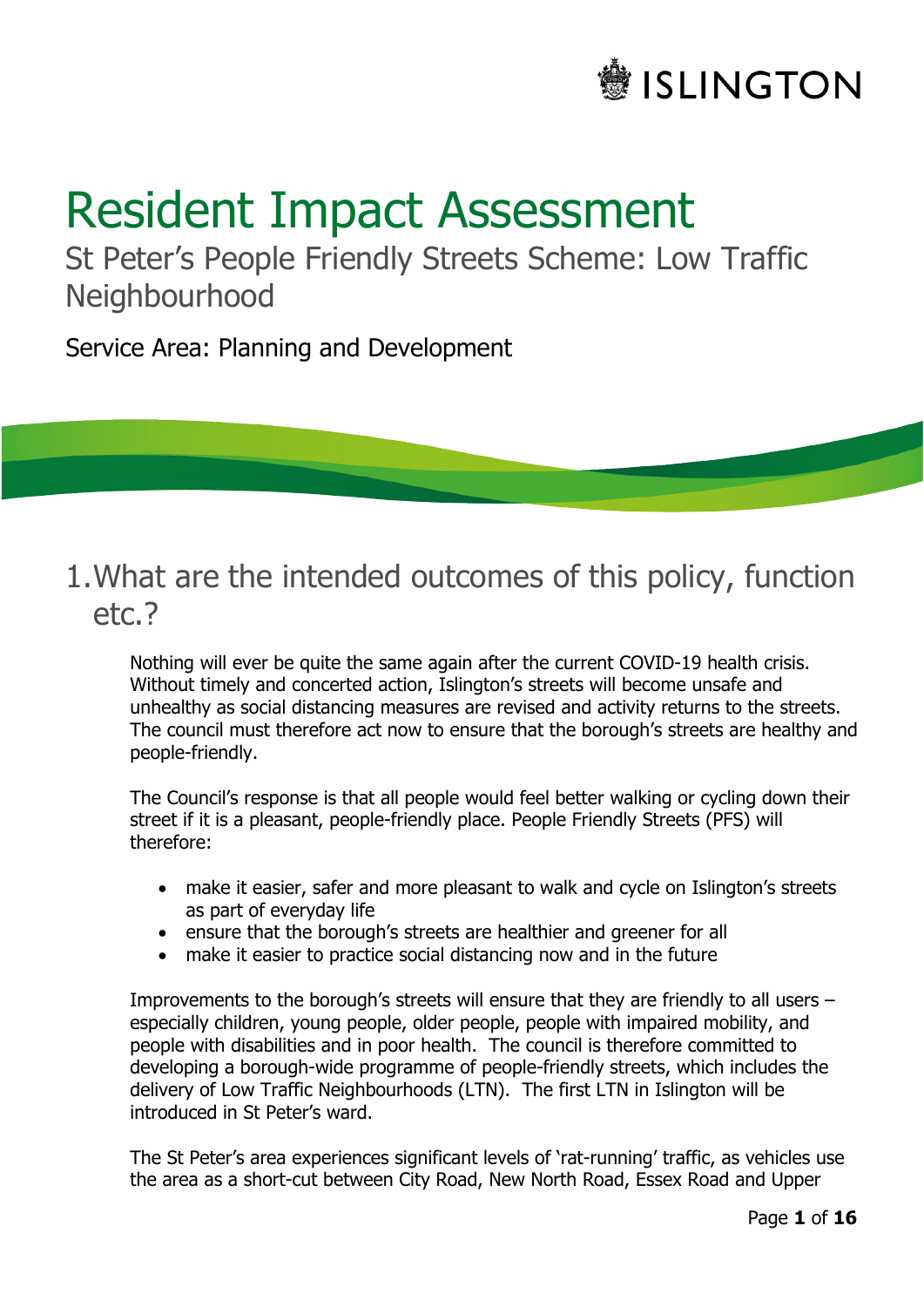Street. The St Peter's LTN will be the first to be delivered in the PFS Programme. It will be introduced under an Experimental Traffic Order (ETO) which will be implemented from Friday 3 July 2020.

Local people know their own neighbourhoods best. The first stage of public early engagement with the council's PFS programme began on 29 May 2020 using the Commonplace online platform to gather local insight into road issues across the council. The LTN schemes, including at St Peter's, will be implemented on a trial basis (under the above mentioned ETO), and will be reviewed in light of monitoring and feedback from local people, including a full public consultation approximately a year after the implementation of the trial.

The implementation of a borough-wide programme of PFS will support the council's objective of achieving net zero carbon emissions in Islington by 2030. It will also contribute to the delivery of a Fairer Islington by: making it easier and safer for people to travel on foot, by bicycle and public transport; supporting people to live healthier lives; supporting local shops, markets and businesses; and enabling residents to remain socially active and connected to their community.

This RIA relates to the implementation of the St Peter's LTN in the St Peter's Ward.

# 2. Islington Residents Profile

St Peter's LTN is located within the ward of St Peter's.

Who is going to be impacted by this change i.e. residents / service users / tenants?

|                | London              | Islington         | St Peter's Ward  |
|----------------|---------------------|-------------------|------------------|
|                | Total:<br>8,173,941 | Total:<br>206,125 | Total:<br>14,072 |
| Gender: Female | 51%                 | 51%               | 49%              |
| Gender: Male   | 49%                 | 49%               | 51%              |
| Age: Under 16  | 20%                 | 16%               | 14.7%            |
| Age: 16-24     | 12%                 | 14%               | 13.3%            |
| Age: 25-44     | 36%                 | 42%               | 43.3%            |
| Age: 45-64     | 21%                 | 19%               | 19.6%            |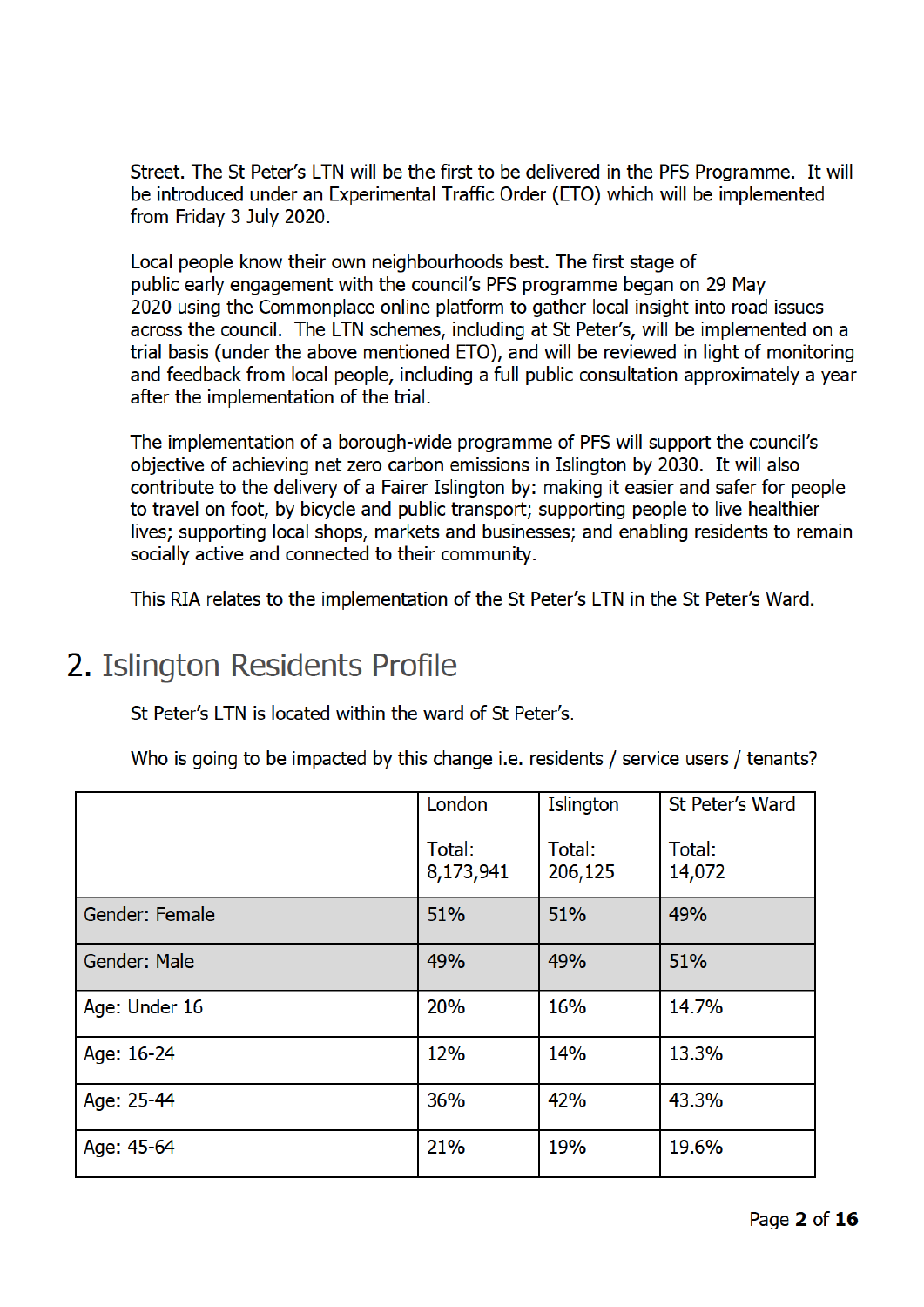| Age: $65+$                      | 11%   | 9%  | 9.1%  |
|---------------------------------|-------|-----|-------|
| <b>Disabled</b>                 | 14%   | 16% | 4.4%  |
| Ethnic group: BME               | 40%   | 32% | 35%   |
| Ethnic group: White             | 60%   | 68% | 65%   |
| Religion or belief: Christian   | 48.5% | 40% | 43.3% |
| Religion or belief: Muslim      | 12%   | 9%  | 9.5%  |
| Religion or belief: Other       | 10%   | 4%  | 3.2%  |
| Religion or belief: No religion | 51%   | 51% | 30%   |
| Religion not stated             | 49%   | 49% | 14%   |

Source: 2011 Census data available at: https://www.nomisweb.co.uk/

### **Profile analysis**

There are more people who identify themselves as having a disability in Islington than the London average. The larger percentage of Islington people who have a disability is particularly significant for this RIA and is referred to in the assessment of equalities impacts.

The project area covers the ward of St Peter's. Socio-economic and disability data indicates that St Peter's Ward has more deprivation than the Islington average and is rated as  $4<sup>th</sup>$  in the borough.

There is also a slightly higher than average of disabled residents, with the Islington average being 4.2% and St Peter's 4.4%.

There is a slightly higher than average of BMEs in the St Peter's ward, with the Islington average being 32% and St Peter's 35%.

Whilst private cars, taxis, and private hire vehicles can be an important means of transport for disabled people, the main means of transport used by disabled Londoners at least once a week are walking (78%), bus (55%), car as passenger (44%) and car as driver (24%.)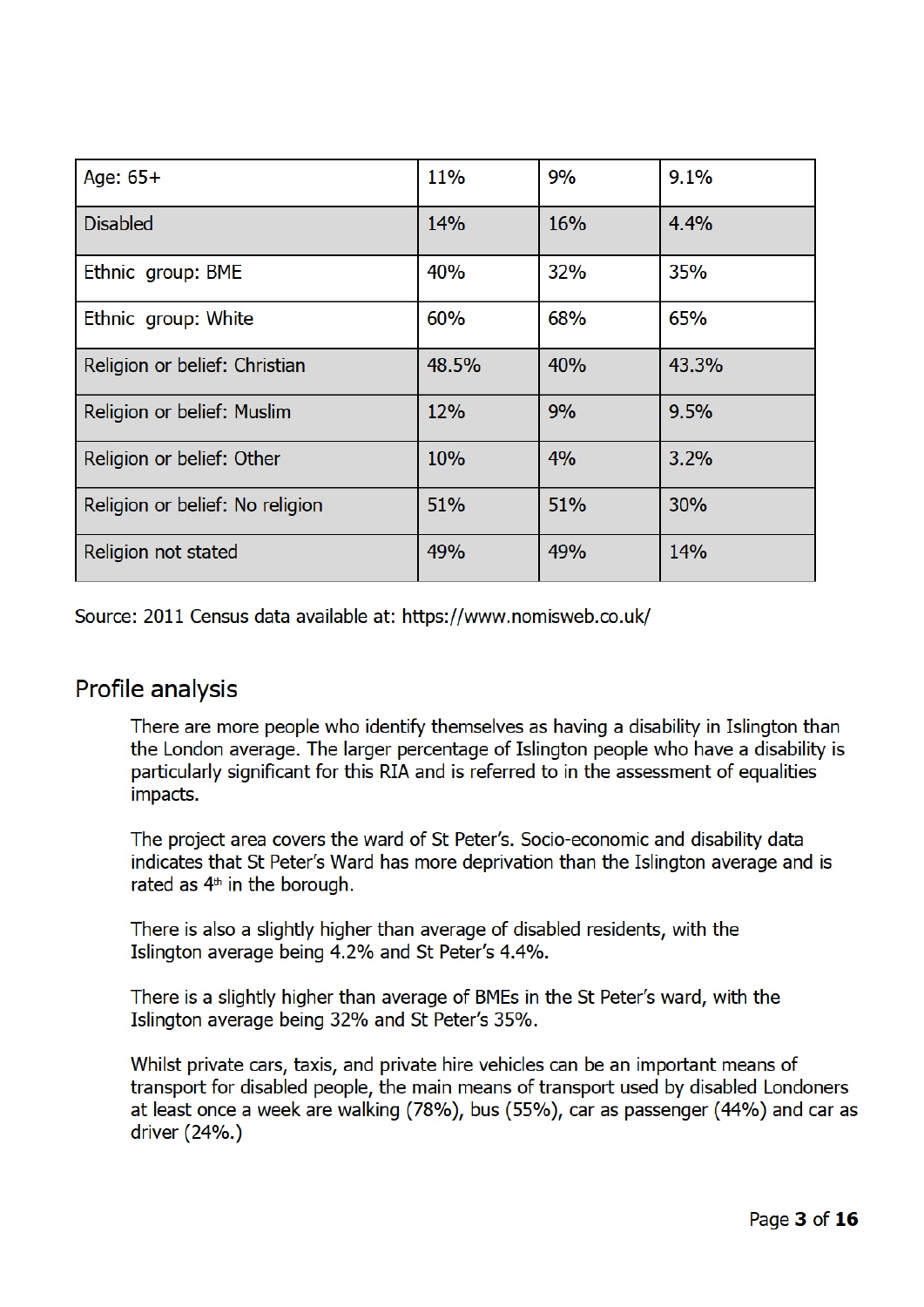# 3.Equality impacts of St Peter's People Friendly Streets

#### **Overview**

The implementation of the St Peter's LTN would deliver positive impacts overall in terms of supporting public health, improved air quality, and accommodating and enabling active travel. St Peter's LTN has the potential to contribute to creating a Fairer Islington by: supporting local shops and businesses; making it easier and safer for people to travel on foot, by bicycle and public transport; supporting people to live healthier lives; and enabling residents to remain socially active and connected to their community. 

The main beneficiaries of the response will be people walking, cycling or using mobility scooters or cycles adapted for disabilities by removing through-traffic from the scheme area and reducing road danger.

On balance the council has a responsibility to its residents to ensure that the Equalities Act is upheld in all its work and projects.

This assessment considers both positive and negative impacts of the proposals whereby in some instances a balanced view is taken between positive and negative impacts, in particular where the impacts are considered to have both a positive and negative impact on one group with protected characteristics, especially where there is variation between the requirements of different individuals within an equalities group. For example, while some disabled people may rely on cars for mobility there are also many disabled people who use other modes and therefore for most groups the impacts will be a mix of positive and negative depending on the particular mode of travel generally used.

### This RIA

This RIA identifies general positive and negative impacts for equalities groups and details the specific positive and negative impacts of the St Peter's PFS scheme

During the lockdown, public transport trips have significantly fallen across London due a reduction in the demand for travel and the need to maintain social distancing which severely restricts public transport capacity. As the lockdown eases incrementally social distancing rules are likely to remain for some time. More people could be drawn to driving resulting in increased congestion on roads, increased pollution and conflicts with pedestrians and people using cycles.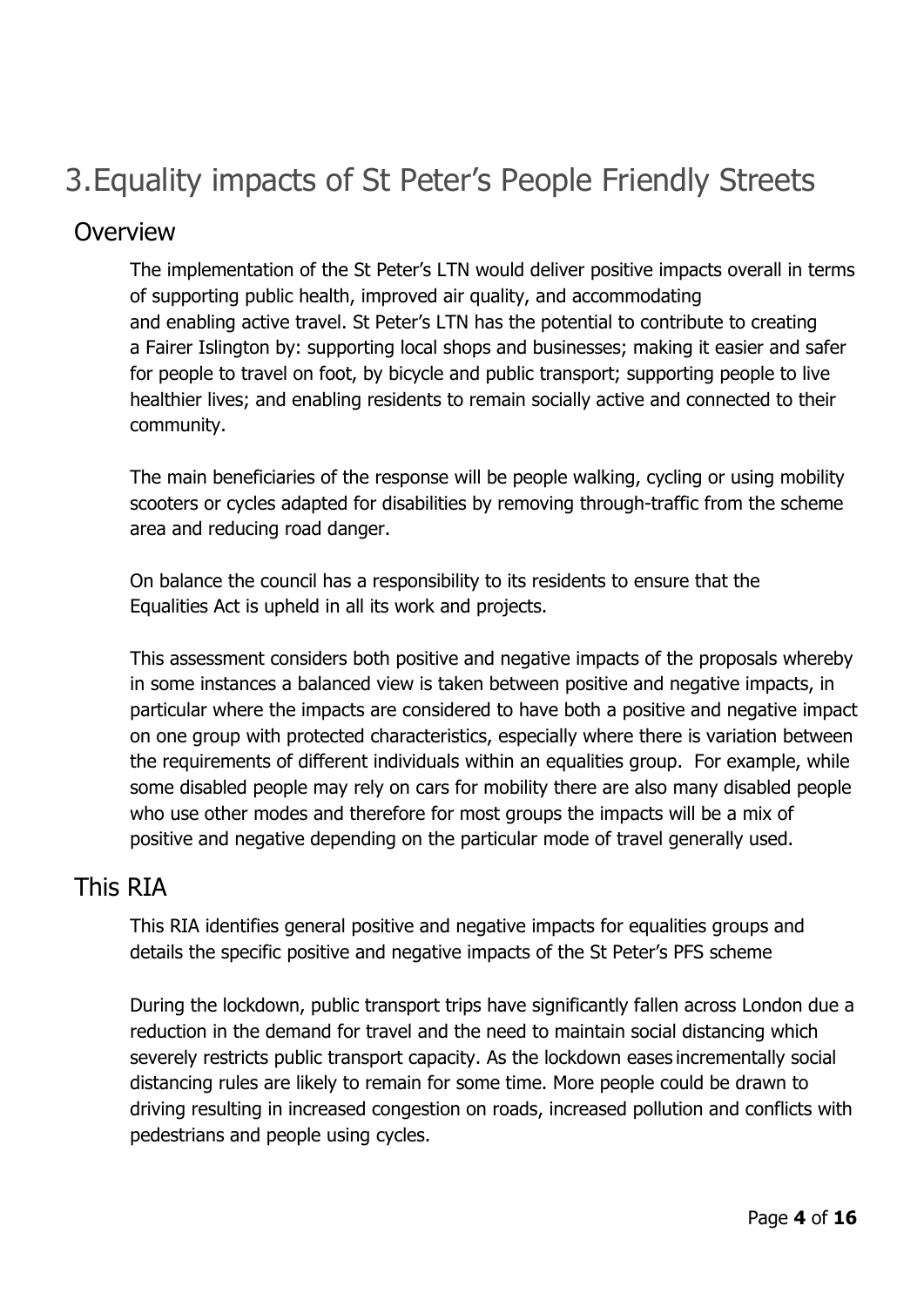Islington has one of the lowest proportions of car ownership per household in the country, with 65% of households having no access to a car<sup>1</sup>. TfL has analysed that two thirds of car journeys in London can be walked or cycled<sup>2</sup> - this proportion is likely to be even greater in an inner London borough like Islington. This has two implications: that a majority of people in Islington rely on walking and cycling for their daily trips rather than driving, and that many existing car journeys could be shifted to active travel modes, with public health and air quality benefits for all Islington residents.

Given the reasons above, more space needs to be allocated to active travel modes. These modes make a significant contribution to reducing road traffic congestion and improving health. They are also an affordable way of getting around.

## a. Generally positive impacts

Successful implementation of the St Peter's LTN should deliver the creation of streets that welcome people from all walks of life and represent a fairer balance of different modes of travel.

The St Peter's LTN will reduce road danger and improve accessibility, which should provide benefits to all residents with protected characteristics. The measures should also reduce the negative impacts of traffic, improving air quality, reducing injuries from road traffic collisions and community severance.

The design of the scheme has been developed with the aim to improve St Peter's streets as aligned with the healthy streets indicators:

- Pedestrians for all walks of life: As a result of this scheme all types of pedestrians will benefit from an increased level of road safety as a result of the reduction in vehicles traveling through St Peter's
- Easy to cross: as a result of this scheme there will be considerably less traffic on many roads in St Peter's. This will mean that there are more opportunities to cross informally and formal crossings will be safer for pedestrians
- Not too noisy: the reduction in traffic on main roads will also lead to a reduction in noise pollution
- People choose to walk and cycle: it is anticipated that as a result of the reduction in vehicle traffic on the roads of Islington it will empower people with protected characteristics to cycle as a big obstacle to cycling for many people is fear of traffic.
- Clean air: cars and other motor vehicles are a major source of air pollution the reduction of traffic on St Peters road is anticipated to lower the air pollution in St Peters which is a largely residential area.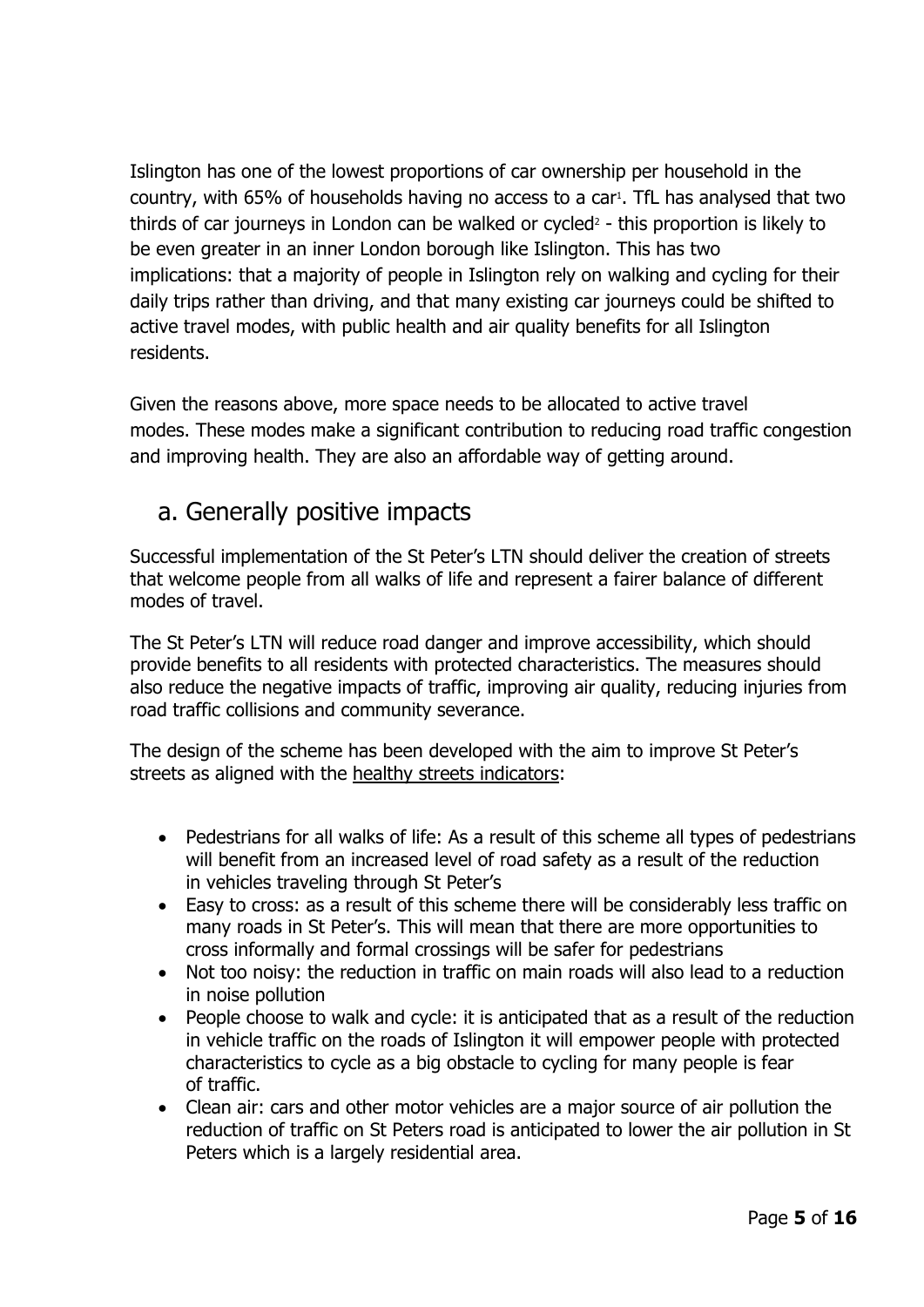• People feel safe: motor vehicles are a source of danger to pedestrians and cyclists traveling on the roads. The reduction in motor vehicles is expected to make people feel safer when walking and cycling thereby empowering people to do so.

Below these generally positive impacts are made specific in how they could materialise for people with protected characteristic.

## b. Specific positive impacts

### Protected Characteristic: Age

St Peter's LTN area is a densely populated and built-up area with a scarcity of open spaces.

An increase in walking and cycling benefits children in terms of reducing childhood obesity.

The Fair Futures Commission found that some of the barriers to children and young people travelling independently revolved around concerns for personal safety. Reduced road danger should facilitate independent travel for children and young people, which is crucial to healthy child development.

Older people, who have higher instance of disabling conditions such as mobility impairment, deafness or blindness will benefit from reduced traffic and road danger because of the lower volumes of cars traveling through the area. In addition, older people are also more likely to live with dementia and will benefit from reduced noise pollution.

The St Peter's LTN will create improved conditions for cycling, particularly benefitting those older or younger residents with less balance who may want to choose adapted cycles away from traffic.

Air pollution from cars has a significant impact on younger people who are closer to the car exhaust level and who have lungs that are still developing, a growing body of research demonstrates that this impact can result in significant health complications later in life impacting on their life expectancy and quality of life.

Older and younger people will benefit from safer crossings in particular because they can take longer to cross the road than the average aged person.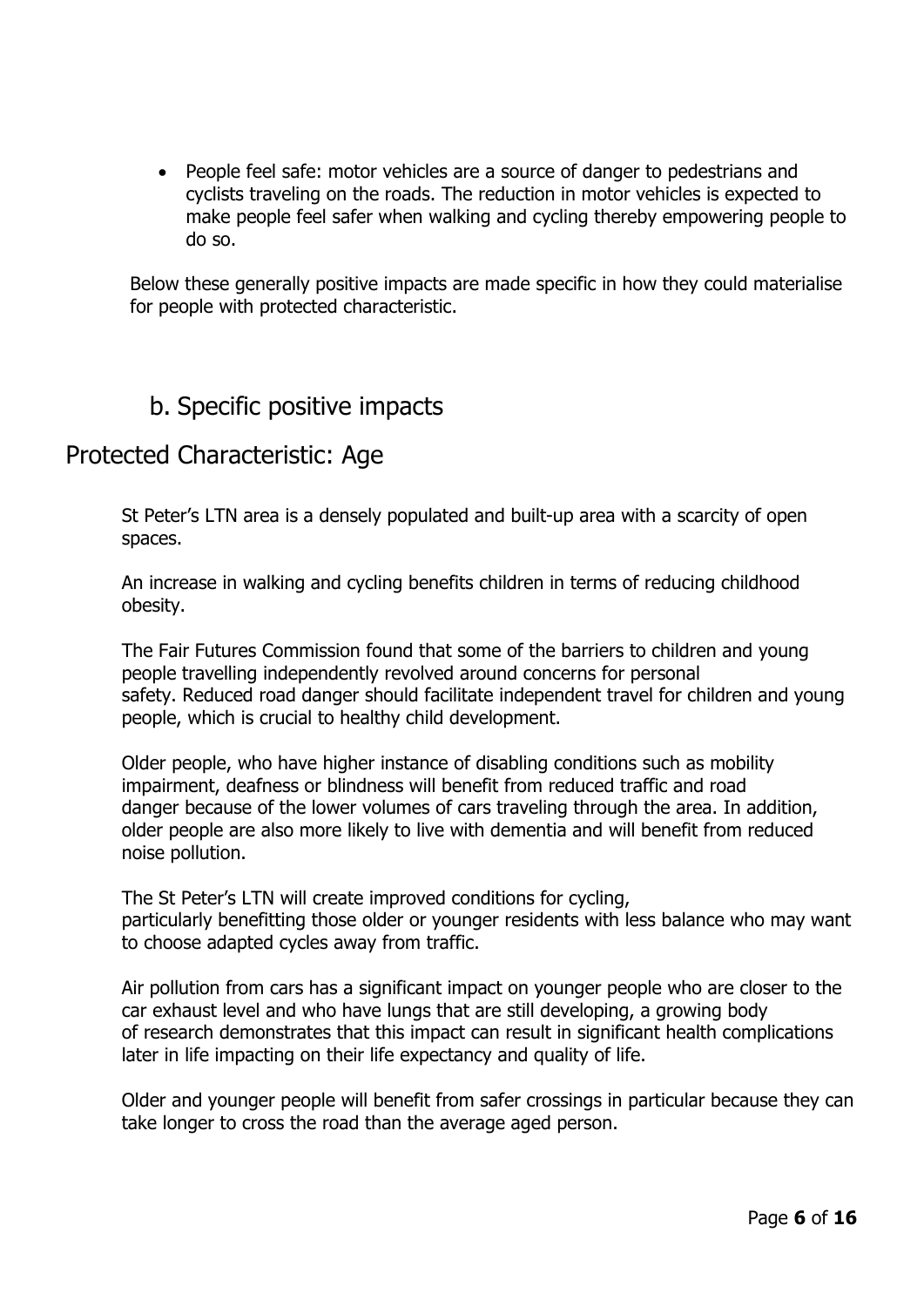## Protected Characteristic: Disability

Compared to the London and Islington average, a higher proportion of people in St Peters identify themselves as being disabled.

Pedestrian enhancements could be of particular benefit to people with a disability in terms navigating an urban environment, including but not limited to those using walking aids, wheelchair or mobility scooter.

In residential areas, those with cognitive disabilities could benefit from reduced levels of noise pollution, supported by the neighbourhood walking and cycling improvements and the removal of through-traffic.

Research has shown that one of the main reasons that disabled people do not cycle more is due to inaccessible infrastructure, even though 75% of disabled cyclists report that they find cycling easier than walking. The proposals in St Peter's will greatly improve conditions for disabled cyclists by reducing road danger without the need for further traffic calming measures.

In this way, providing better conditions for cycling can empower more disabled people to cycle, particularly those with less balance who may want to choose adapted cycles away from traffic. All modal filters in St Peters have been designed in a way that is inclusive and accessible to larger cycles such as tricycles and cargo cycles in line with the London Cycling Design Standards.

## Protected Characteristic: Gender reassignment

No specific impacts identified.

### Protected Characteristic: Pregnancy and maternity

Reduced volumes of traffic and speeds will create a less stressful environment, supporting a healthy pregnancy.

Parents and carers with prams will benefit from a better walking environment and reduced traffic flows when crossing roads, especially in the vicinity of schools.

Parents who use bicycles or cargo cycles for family mobility will benefit from traffic filtering. The road closures will be designed in a way that is permeable and accessible to larger cycles. It is also anticipated that increased safety for cyclists will empowering parents to use cargo bikes who don't currently.

The modal filters will create informal play space for children specifically around closure locations where there will be very low traffic following implementation.

## Protected Characteristic: Race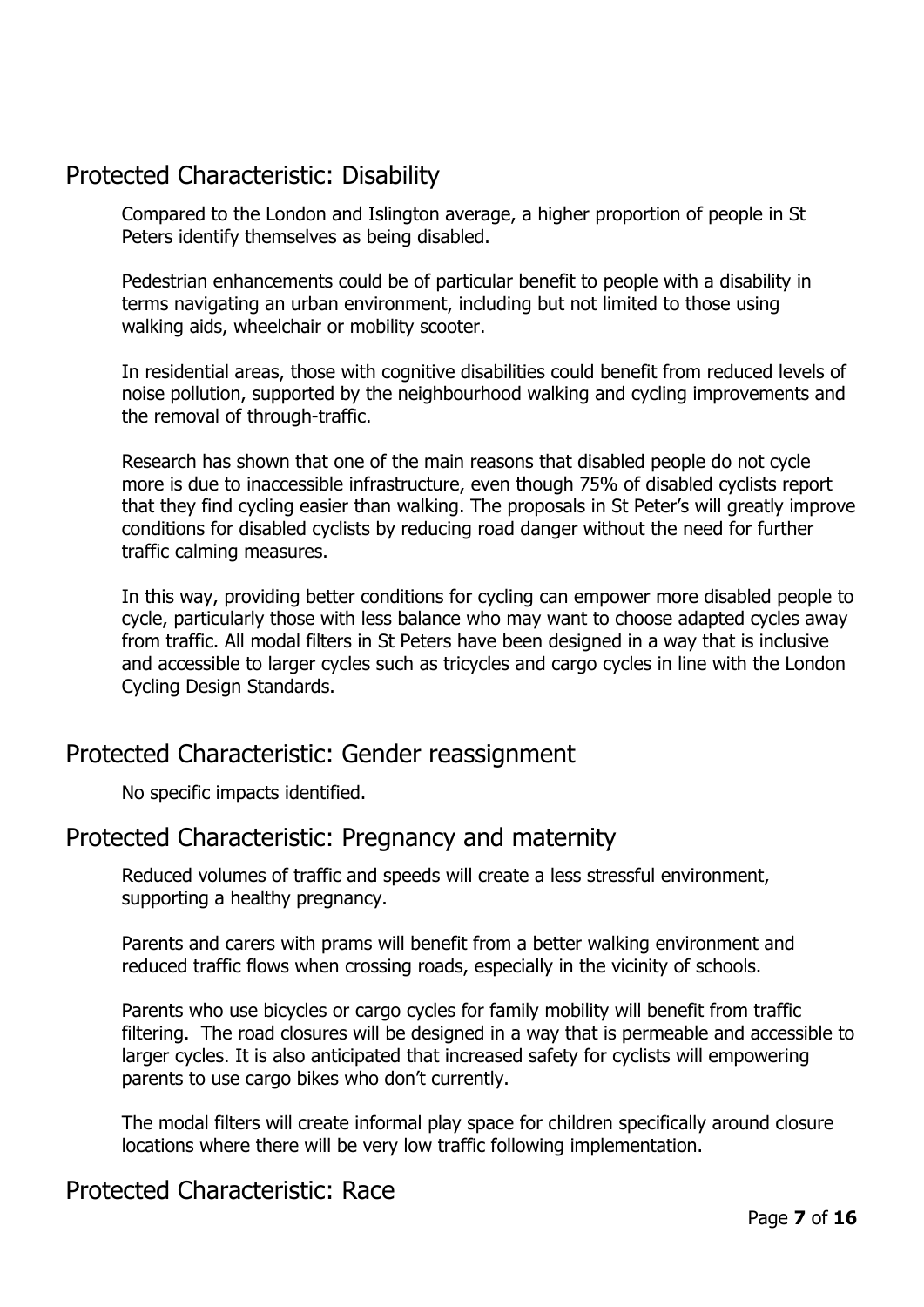Developing research has concluded that Black, Asian and Ethnic Minority people are twice as likely to die of coronavirus in the UK than white British people making them specifically more vulnerable since the pandemic. As prescribed by Central Government guidance creating safe cycle routes provides an alternative means of travel to public transport as the country emerges from the health emergency. The St Peter's proposals will create opportunity for safe social distancing.

The St Peter's measures will decrease the traffic on roads within St Peter's which will reduce road danger and thereby empower more cycling among BAME people who are underrepresented among people who cycle for transport and for exercise.

## Protected Characteristic: Religion or belief

No specific impacts identified.

#### Protected Characteristic: Sex

Women - who are more likely than men to be moving through public space with baby prams, and expectant mothers and mothers with young children - may also particularly benefit from improved walking and cycling conditions and reduced traffic levels.

In London, women are less represented than men in cycling, and lack of cycle infrastructure disproportionally impacts women, attributable in part to a more risk averse attitude to mixing with traffic. Reduced traffic and new cycle infrastructure will therefore benefit and empower more women to cycle.

### Protected Characteristic: Sexual orientation

No specific impacts identified.

#### Protected Characteristic: Socio-economic status

Busier roads often dominate more deprived communities. Walking and cycling improvements will benefit those living near busy roads and collision hot-spots when they are moving around their local area.

Car ownership is generally correlated to household income in London. Therefore, less affluent household are less likely to own a car – and be reliant on walking, cycling and public transport. The St Peter's PFS Scheme aims to benefit non car owners.

Finally, the greater connectivity via new cycle and walking routes should support social distancing whilst providing better healthy access to employment.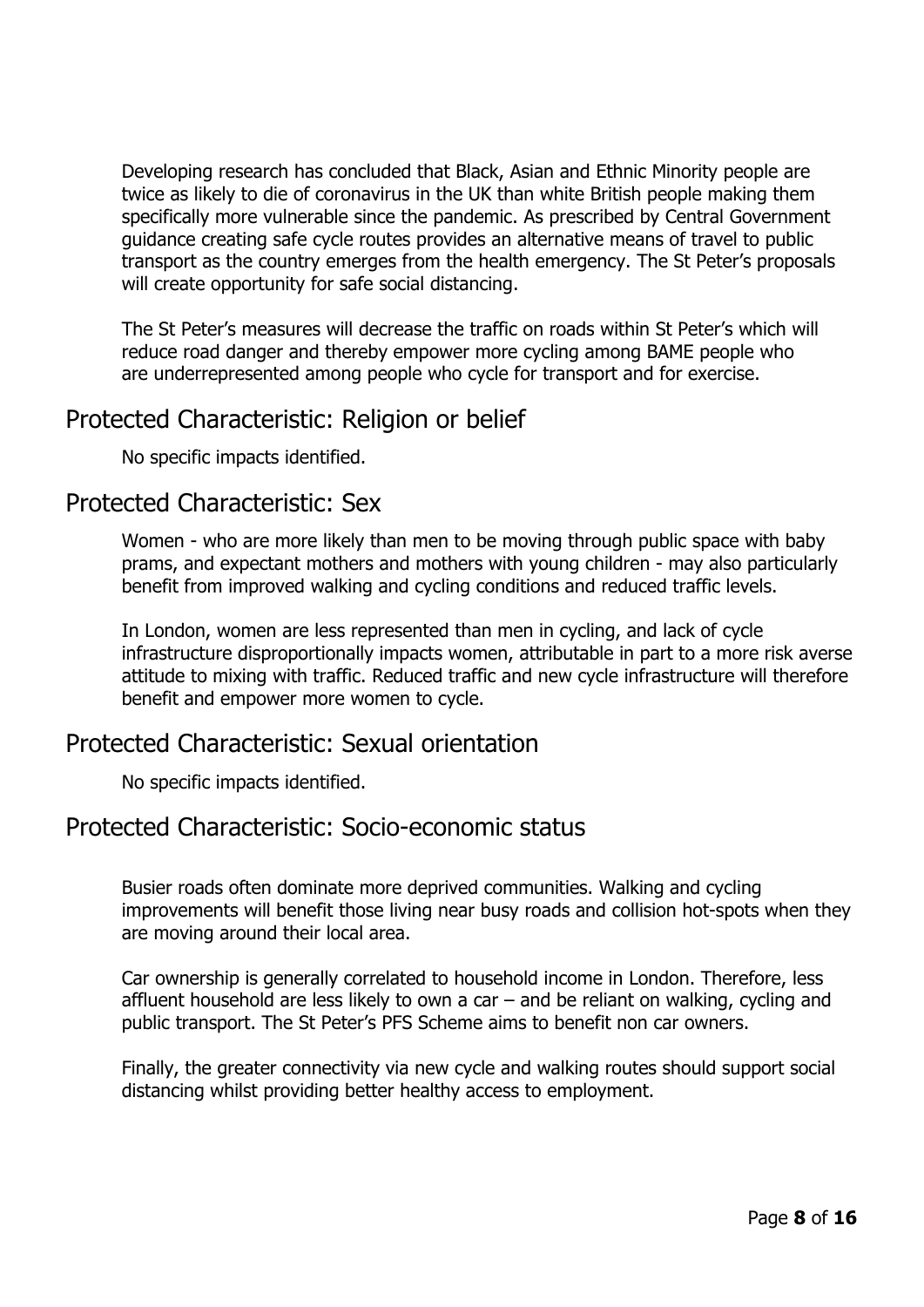## c. Potentially general negative impacts

As has been outlined above the St Peter's LTN measures will have many positive benefits for St Peter's residents and businesses and specifically for those with protected characteristics as has been broken down above. It is the purpose of this resident impact assessment to also examine any negative impacts on residents, particularly those with protected characteristics to ensure that a robust mitigation plan is in place and so that these negative impacts can be taken into

account in decision making on the implementation of the scheme.

Two key negative impacts of the St Peter's scheme have been identified and considered below:

#### C1: Impact on those who rely on car usage

The purpose of the St Peter's LTN measures is to create a safer environment to enable walking and cycling for people from all walks of life. However, this must be balanced with facilitating the travel requirements for vulnerable residents including those with disabilities and mobility impairments who may rely on cars to travel.

Following the implementation of the St Peter's LTN scheme the whole area will be fully accessible to all vehicles traveling into the area. Whether driven by residents, businesses, visitors or deliveries from any direction none of the measures being introduced will stop people from driving to and from the area. However, some routes may need to be changed by driving to and from the nearest main road rather than across local streets.

Vehicle access is maintained to every street and address therefore the changes will not limit the ability of those who rely on cars to travel. However, the changes may result in increased inconvenience for motorists and could result in longer journey times with an increased cost if private vehicle hire or taxis are relied on.

It should be acknowledged that longer routes are more likely to inconvenience some older or disabled residents more than others and these specific impacts on those groups is broken out below. These should be considered on balance with the positive impacts the scheme will result in for those groups and the wider population as is outlined above.

## C2: The impact of residents who may reside on the main roads surrounding the St Peters area (Essex Road, City Road, New North Road, Upper Street)

By design the St Peter's LTN scheme will restrict through routes in St Peter's which will encourage non-local journeys to take place on the main road network surrounding the LTN area. In this case those roads are Essex Road, City Road, New North Road and Upper Street. Over two thirds of car journeys in Islington could be walked or cycled  $-$  a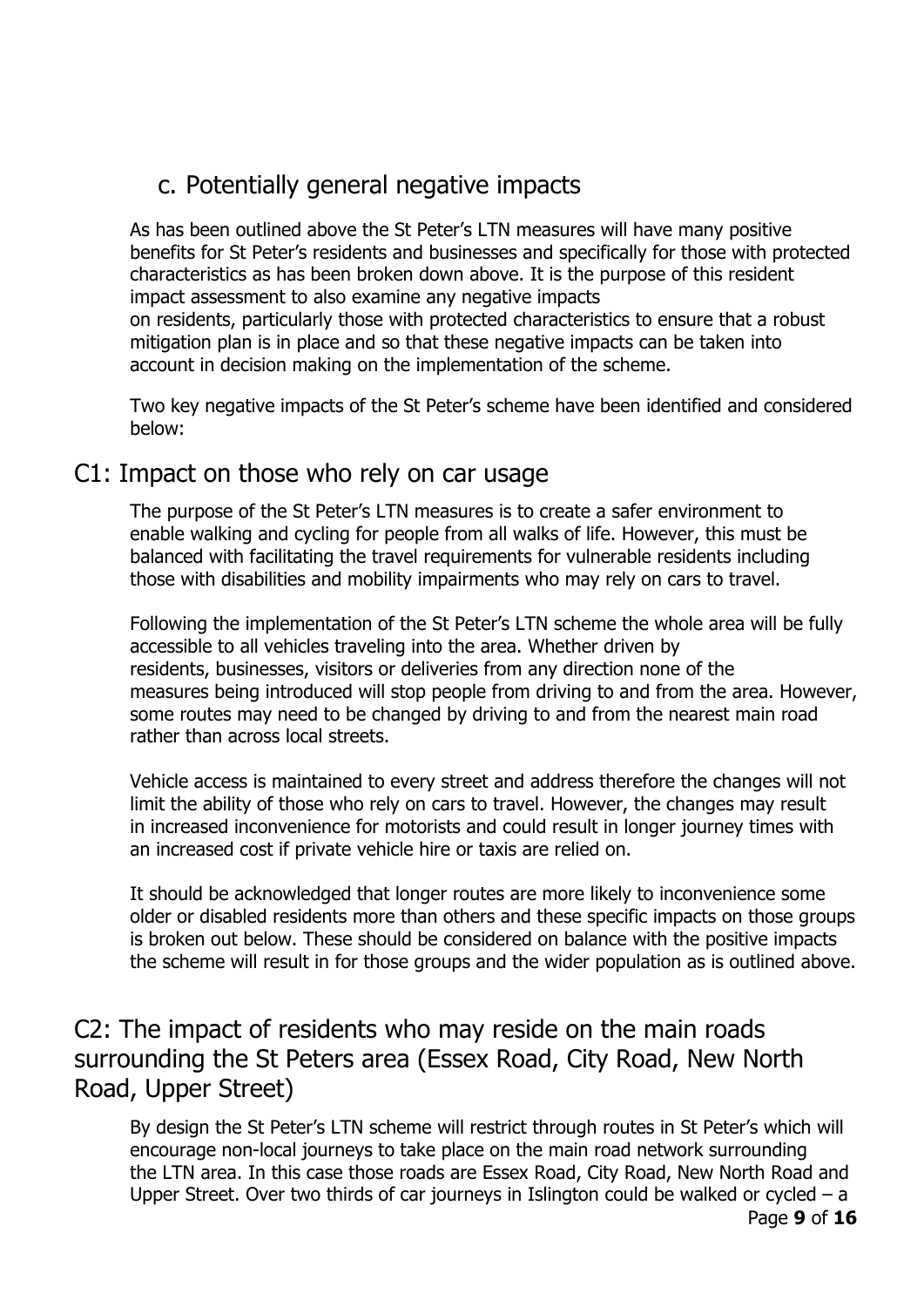shift which can become a reality when walking and cycling conditions are much improved. Although it is expected with the proposed measures that many local trips will be made by walking, cycling and scooting, rather by car, the measures could nevertheless displace traffic onto main roads, which could increase congestion, which would affect bus journey times as well as affecting air quality and community severance.

Increases in congestion, community severance and worse air quality would impact residents living on the main road network or near junctions. Increased bus journey times would have a greater impact on certain groups with protected characteristics who are more likely to use bus services, and on those who would have the most difficulty dealing with the impacts of a reduced service.

A monitoring strategy has been put in place to understand whether displacement takes place onto Islington's main roads. It is anticipated that immediately following the scheme there will be some displacement while people get used to new road layouts and identify alternative routes. If displacement has arisen as an issue then this will trigger some of the reactive mitigation measures outlined in section 4.

In the below section these two impacts are broken down into how it may impact different groups with protect characteristics along with other potential impacts.

## d. Specific negative impacts

Some specific impacts have been identified for protected characteristic groups (corresponding to the above general impacts)

## Protected Characteristic: Age

C1: Although access to all addresses is maintained as part of the scheme, older people may rely on private cars, private vehicles for hire, or taxis more for their local trips and so may be inconvenienced by longer journeys. Longer journeys may also involve higher costs.

Other: Older and young people could be disproportionately disadvantaged by the increase in cycling and increased risk of conflict between pedestrians and cyclists if cycle infrastructure is not designed properly.

## Protected Characteristic: Disability

C1: Although access to all addresses is maintained as part of the scheme, disabled residents or visitors may rely on private cars, private vehicles for hire, or taxis more for their local trips and so may be inconvenienced by longer journeys. Longer journeys may also involve higher costs. As referenced in the resident profile section data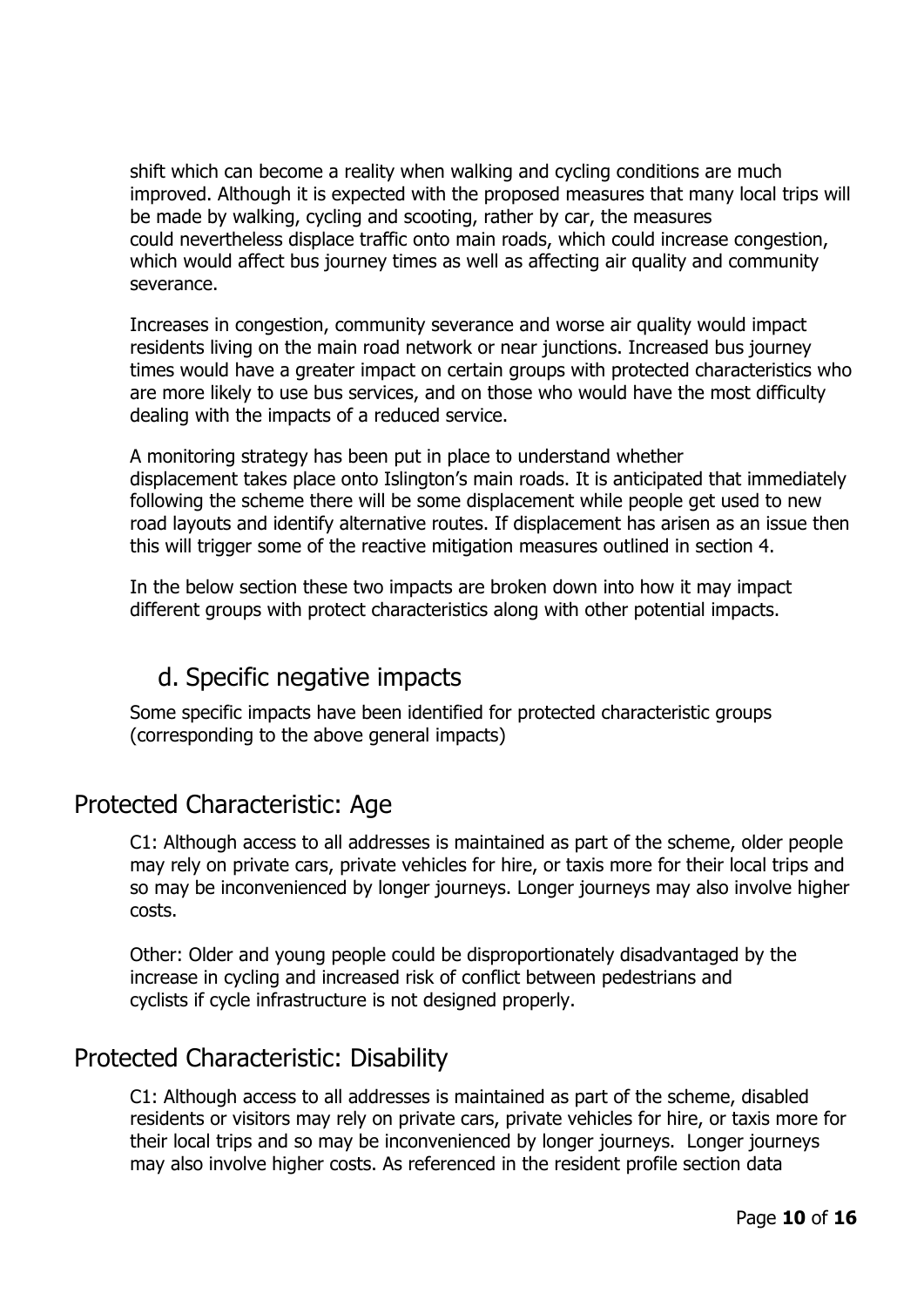indicates that private cars are just one means of travel for disabled residents and therefore should be considered on balance with the benefits

The design of this scheme has considered that because access to every address is maintained, exempting blue badges, taxi's or cars for hire holders from the camera enforced closures and the resulting increase in convenience does not outweigh the many benefits to all people from a decrease in through traffic in the area. So for the purposes of the Experimental Traffic Order, parking control notice tickets will apply to any vehicle going through the exemptions, though as outlined below in actions this can be reviewed following statutory consultation in June 2021.

The London Taxicard Scheme offers subsidised travel in licenced taxis and private hire vehicles to London residents with serious mobility impairments or who are severely sight impaired which will offset some of the increase in costs resulting from slightly longer routes as a result of the St Peter's scheme.

C2: An increase in traffic on the main road could lead to bus delays which would disproportionately impact disabled residents who rely on the bus journeys for mobility.

Other: Disabled people could be disproportionately disadvantaged by the increase in cycling and increased risk of conflict between pedestrians and cyclists if cycle infrastructure is not designed properly.

### Protected Characteristic: Gender re-assignment

No specific impacts identified

### Protected Characteristic: Pregnancy and maternity

Other: Pregnant women or parents/carers with young children could be disproportionately disadvantaged by the increase in cycling if the risk of conflict between pedestrians and cyclists if new cycle infrastructure is not designed properly.

C1: Although access to all addresses is maintained as part of the scheme, pregnant women and those with young children may rely on private cars, private vehicles for hire, or taxis more for their local trips and so may be inconvenienced by longer journeys. Longer journeys may also involve higher costs.

### Protected Characteristic: Race

No specific impacts identified

### Protected Characteristic: Religion or belief

No specific impacts identified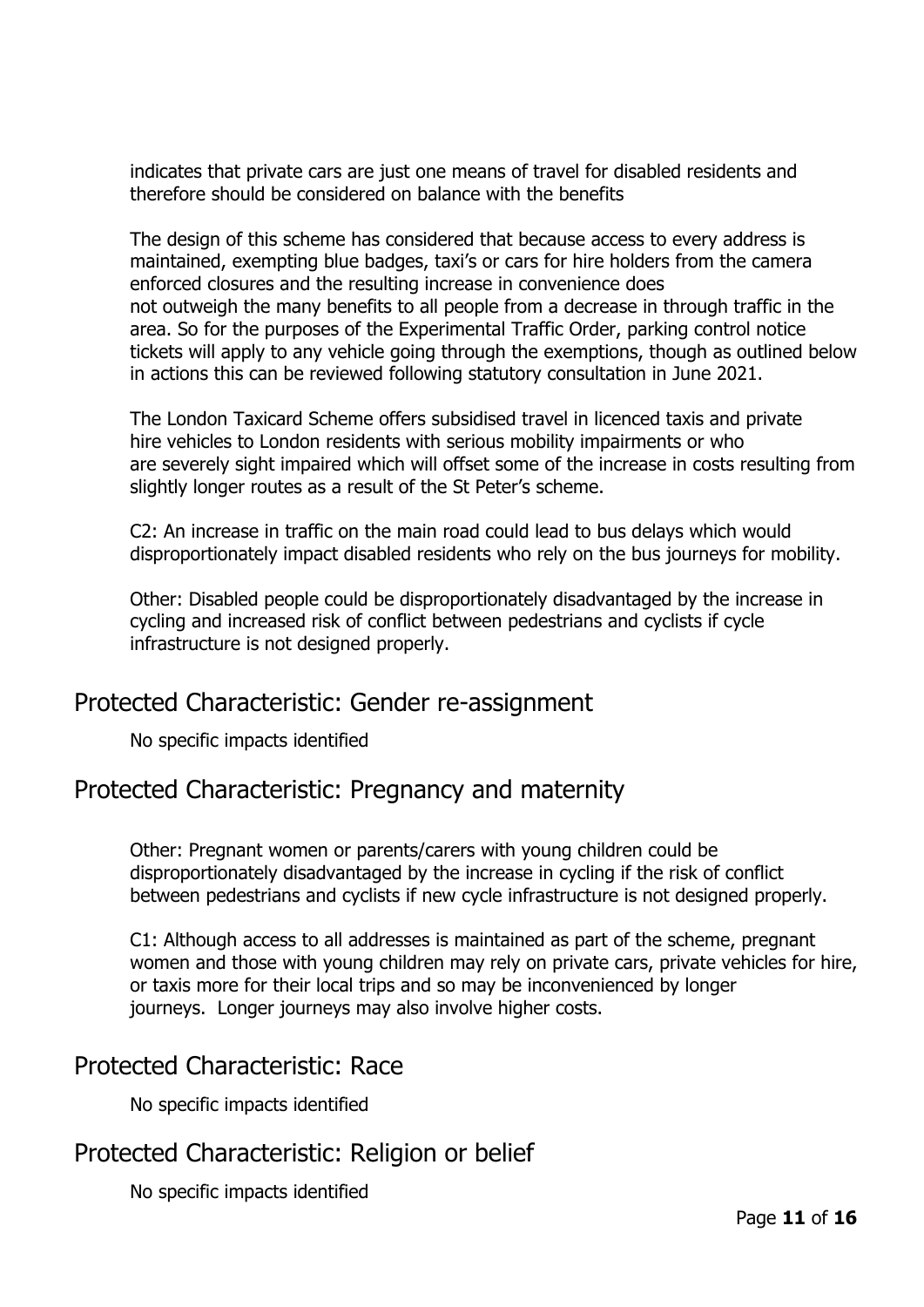## Protected Characteristic: Sex

No specific impacts identified

## Protected Characteristic: Sexual orientation

No specific impacts identified

## Protected Characteristic: Socio-economic status

Other: Purchasing and maintaining a bicycle can be prohibitively expensive, meaning people with less disposable income may be less able to own a bike than those with more disposable income. This in turn would mean they wouldn't have equal access to the new cycle infrastructure.

C2: Lower income households are more likely to use buses, which could be impacted by the displacement of traffic to main roads. Should any traffic displacement occur, it could have a disproportionally negative impact on more deprived communities, with consequences in terms of congestion, severance and air quality.

# 4.Safeguarding and Human Rights impacts

## a. Safeguarding risks and Human Rights breaches

Please describe any safeguarding risks for children or vulnerable adults AND any potential human rights breaches that may occur as a result of the proposal? Please refer to section 4.8 of the guidance for more information.

No safeguarding risks for children or vulnerable adults, or human rights breaches, have been identified as likely resulting from the St Peters Scheme.

If potential safeguarding and human rights risks are identified, then please contact equalities@islington.gov.uk to discuss further.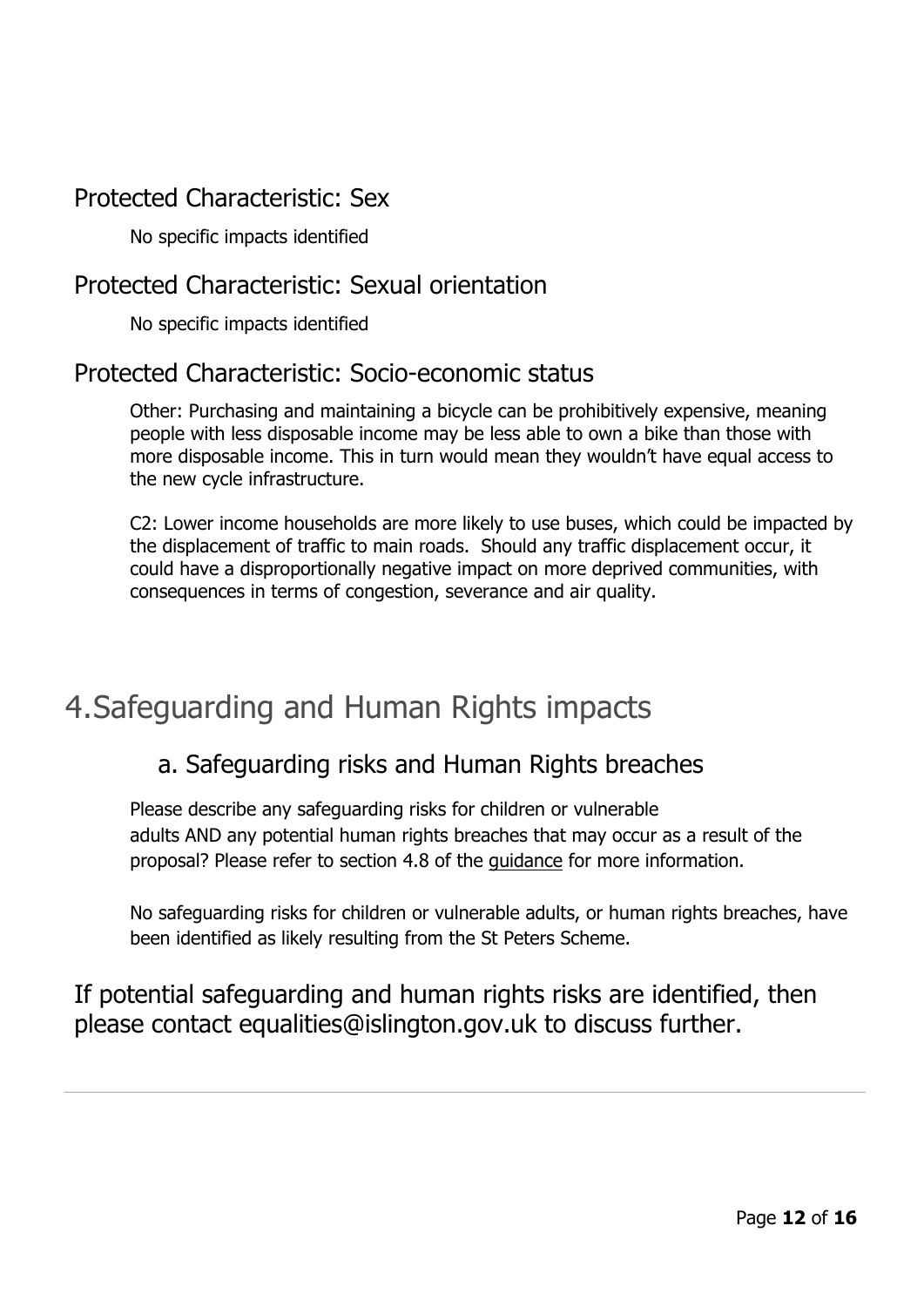## 5. Action

How will you respond to the impacts that you have identified in sections 3 and 4, or address any gaps in data or information?

| Negative Impact                                                                                                                                                        | Action                                                                                                                                                                                                                                                                                                                                                                                                                                                                                                                                                                                                                                                                                | Responsible<br>person or<br>team | <b>Deadline</b>                                                                                                                                   |
|------------------------------------------------------------------------------------------------------------------------------------------------------------------------|---------------------------------------------------------------------------------------------------------------------------------------------------------------------------------------------------------------------------------------------------------------------------------------------------------------------------------------------------------------------------------------------------------------------------------------------------------------------------------------------------------------------------------------------------------------------------------------------------------------------------------------------------------------------------------------|----------------------------------|---------------------------------------------------------------------------------------------------------------------------------------------------|
| C1: More<br>inconvenient car<br>trips<br>More costly trips if<br>taxis or private hire<br>vehicles are relied<br>on for people<br>with disabilities or<br>older people | The project team will engage with disabled<br>groups in the months immediately<br>following installation in order to<br>understand impacts and develop mitigation<br>actions if considered required.<br>As part of the public consultation taking<br>place during June 2021 the team<br>will proactively engage with disabled<br>groups and individuals within the St Peters<br>scheme to<br>ensure proportional representation and to<br>ensure any inconvenience or experiences<br>are accurately recorded and considered in<br>deciding to transition to<br>a permanent traffic order. This<br>engagement will likely take the<br>form of a disability focus group or<br>workshop. | Transport<br>Planning            | Early<br>discussion<br>before<br><b>December</b><br>2020<br><b>Disability</b><br>focus group<br>as part of<br>consultation<br>during<br>June 2021 |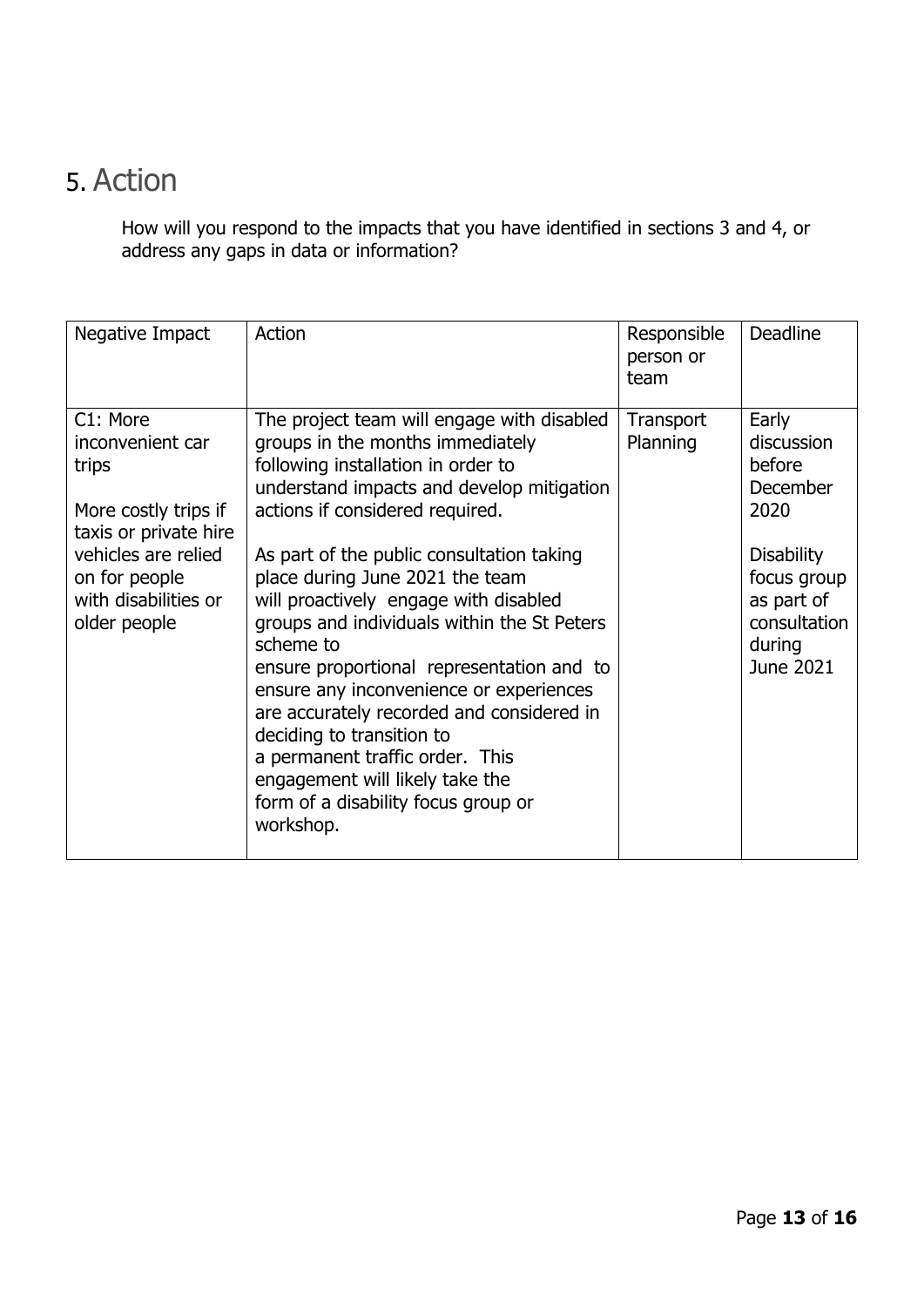| Negative Impact                                                                                                                                                              | Action                                                                                                                                                                                                                                                                                                                                                                                                                                                                                                                                                                                                         | Responsible<br>person or<br>team                                                  | Deadline                                                                                                         |
|------------------------------------------------------------------------------------------------------------------------------------------------------------------------------|----------------------------------------------------------------------------------------------------------------------------------------------------------------------------------------------------------------------------------------------------------------------------------------------------------------------------------------------------------------------------------------------------------------------------------------------------------------------------------------------------------------------------------------------------------------------------------------------------------------|-----------------------------------------------------------------------------------|------------------------------------------------------------------------------------------------------------------|
| C2: Main roads<br>impact<br>Possible increase<br>of bus journey<br>times which would<br>impact on older,<br>disabled or lower<br>income residents<br>disproportionately.     | A robust and comprehensive monitoring<br>strategy will be put in place to gather data<br>on the displacement impacts on main<br>roads. This data will be considered<br>carefully in deciding to transition to a<br>permanent traffic order<br>If required and informed by monitoring<br>data, the Council will work with TfL to<br>identify bus priority corridors to improve<br>bus journey times. Bus priority schemes<br>will be implemented in consultation with<br>TfL to protect bus journey times if data<br>demonstrates that there are increased<br>delays in bus journeys for a<br>sustained period. | Transport<br>Planning<br>Transport<br>for London<br>Traffic and<br>Engineering    | December<br>2021 for 18<br>month<br>monitoring<br>data.<br>December<br>2022 for<br>bus<br>mitigation<br>schemes. |
| C2: Main roads<br>impact<br>Possible increasing<br>in air pollution on<br>the main roads<br>which would impact<br>disproportionately<br>on residents living<br>on main roads | A robust and comprehensive monitoring<br>strategy will be put in place to gather data<br>on the displacement impacts on main<br>roads including air quality data where<br>possible. This data will be considered<br>carefully in deciding to transition to a<br>permanent traffic order.<br>Air quality schemes are being rolled out in<br>parallel, for instance the installation of<br>Electric Vehicle Charging Points, School<br>Streets and the Ultra-Low Emission Zone<br>extension will take effect in October 2021.                                                                                    | Transport<br>Planning<br>Air quality<br>Team<br><b>Traffic and</b><br>engineering | December<br>2021 for 18<br>month<br>monitoring<br>data.<br>Air quality<br>schemes<br>roll out is<br>ongoing      |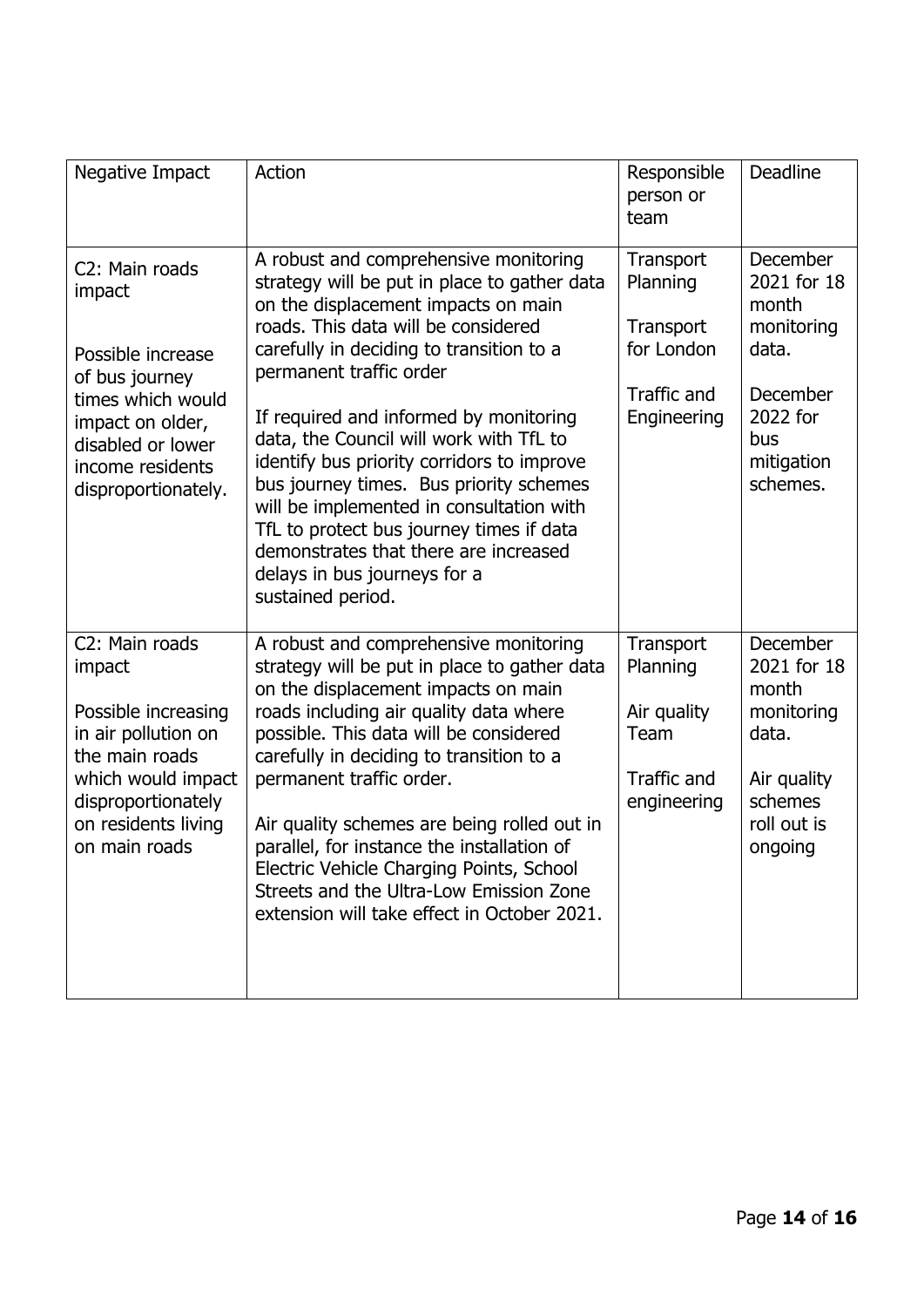| Negative Impact                                                                                                                                                                                                                                                                                                                    | Action                                                                                                                                                                                                                                                                                                                                                                                                                                                                                                                                             | Responsible<br>person or<br>team                                     | <b>Deadline</b> |
|------------------------------------------------------------------------------------------------------------------------------------------------------------------------------------------------------------------------------------------------------------------------------------------------------------------------------------|----------------------------------------------------------------------------------------------------------------------------------------------------------------------------------------------------------------------------------------------------------------------------------------------------------------------------------------------------------------------------------------------------------------------------------------------------------------------------------------------------------------------------------------------------|----------------------------------------------------------------------|-----------------|
| Other:<br>Older and young<br>people could be<br>disproportionately<br>disadvantaged by<br>the increase in<br>cycling and<br>increased risk of<br>conflict between<br>pedestrians and<br>cyclists if cycle<br>infrastructure is not<br>designed properly.                                                                           | Potential conflict to be designed out, and<br>a focus on legibility, all designs<br>for Canonbury East have been reviewed by<br>an Inclusive Design Officer.<br>The engagement with disabled groups<br>outlined will also identify if there are<br>outstanding issues with regards to risks of<br>conflict between pedestrians and cyclists.<br>All cycle infrastructure should be designed<br>for residents from all walks of life, so that<br>cycling is an accessible option regardless<br>of age, disability or types of cycles used.          | Transport<br>Planning,<br>Traffic &<br>Parking                       | June 2021       |
| Other:<br>Purchasing and<br>maintaining a cycle<br>can be prohibitively<br>expensive, meaning<br>people with less<br>disposable income<br>may be less able to<br>own a cycle than<br>those with more<br>disposable income.<br>This in turn would<br>mean they wouldn't<br>have equal access<br>to the new cycle<br>infrastructure. | The Council has a programme to help with<br>the affordability of maintaining and<br>securely storing cycles and although cycle<br>hire does provide some affordable access<br>to cycling, the pricing mechanism favours<br>those who can afford greater one-off<br>payments for passes, for<br>example. Islington's 'Try before you bike'<br>scheme helps people purchase a new<br>bicycle with monthly payments (£20 for<br>adult bike, £10 for children), with the<br>option of returning the bicycle and<br>stopping payments if they choose to | Housing,<br>Community<br>development<br>and<br>transport<br>planning | On going        |